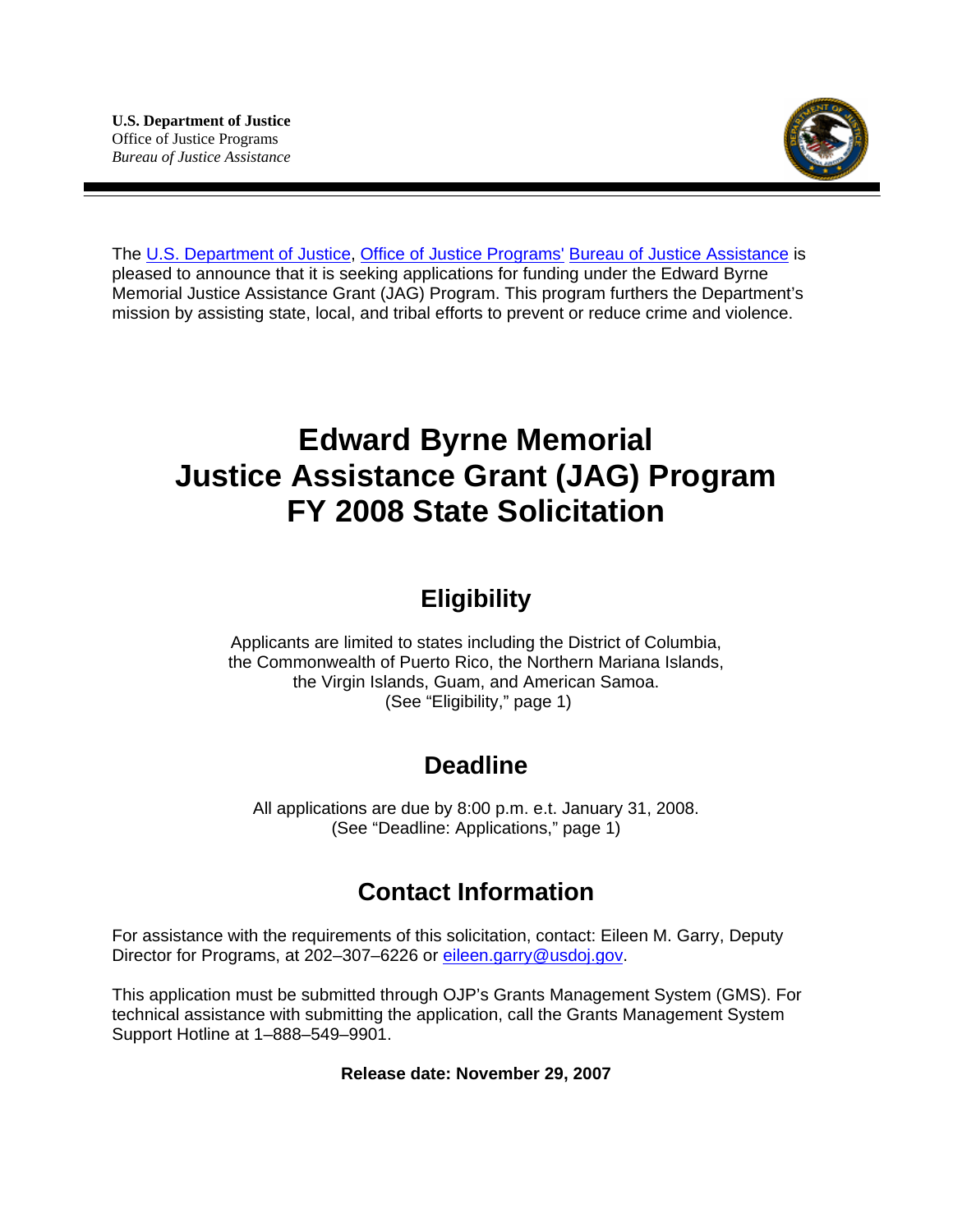# **CONTENTS**

| Overview of the Edward Byrne Memorial Justice Assistance Grant Program                                                                                      | 1 |
|-------------------------------------------------------------------------------------------------------------------------------------------------------------|---|
| Deadline: Applications                                                                                                                                      | 1 |
| Eligibility                                                                                                                                                 | 1 |
| <b>JAG Program-Specific Information</b>                                                                                                                     | 1 |
| <b>Match Requirement</b>                                                                                                                                    | 3 |
| <b>Performance Measures</b>                                                                                                                                 | 3 |
| How To Apply                                                                                                                                                | 4 |
| What An Application Must Include:<br><b>Standard Form 424</b><br><b>Program Narrative</b><br><b>Budget and Budget Narrative</b><br><b>Other Attachments</b> | 7 |
| <b>Additional Requirements</b>                                                                                                                              | 7 |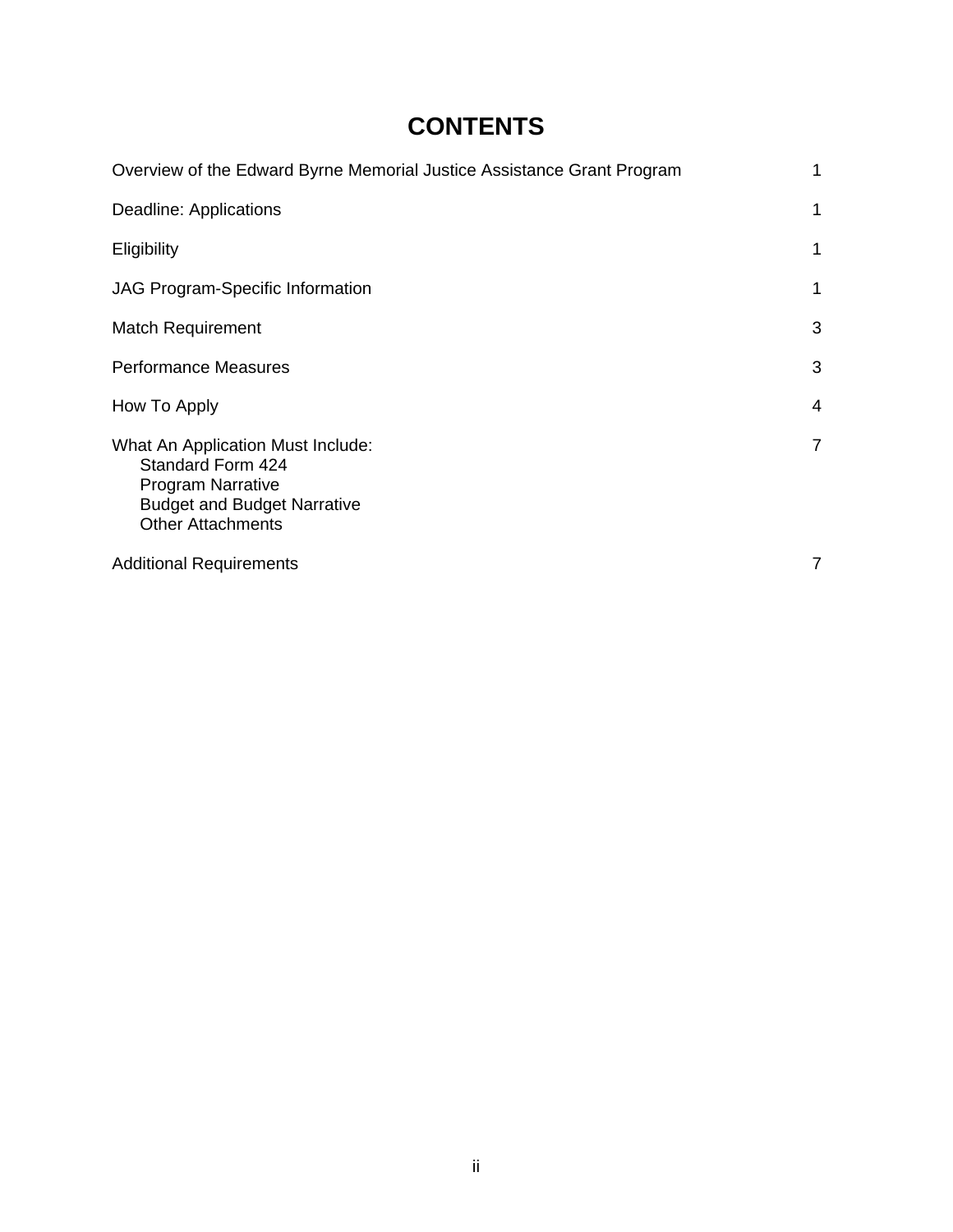# **Edward Byrne Memorial Justice Assistance Grant Program CDFA #16.738**

# **Overview of the Edward Byrne Memorial Justice Assistance Grant Program**

The Edward Byrne Memorial Justice Assistance Grant (JAG) Program (42 U.S.C. 3751(a)) is the primary provider of federal criminal justice funding to state and local jurisdictions. JAG funds support all components of the criminal justice system, from multijurisdictional drug and gang task forces to crime prevention and domestic violence programs, courts, corrections, treatment, and justice information sharing initiatives.

# **Deadline: Applications**

The due date for applying for funding under this announcement is 8:00 p.m. e.t. on January 31, 2008.

# **Eligibility**

JAG grants are allocated to states including the District of Columbia, the Commonwealth of Puerto Rico, the Northern Mariana Islands, the Virgin Islands, Guam, and American Samoa.

# **JAG Program-Specific Information**

*All awards are subject to the availability of appropriated funds and any modifications or additional requirements that may be imposed by law.* 

Established to streamline justice funding and grant administration, the JAG Program allows states, tribes, and local governments to support a broad range of activities to prevent and control crime based on their own local needs and conditions. JAG blends the previous Byrne Formula and Local Law Enforcement Block Grant (LLEBG) Programs to provide agencies with the flexibility to prioritize and place justice funds where they are needed most.

## **Formula**

The JAG formula includes a *state allocation* consisting of a minimum base allocation with the remaining amount determined on population and Part 1 violent crime statistics, and a *direct allocation* to units of local government. Once the state allocation is calculated, 60 percent of the funding is awarded to the state and 40 percent to eligible units of local government. State allocations also have a required *variable pass through* to units of local government, calculated by the Bureau of Justice Statistics (BJS) from each state's crime expenditures.

### **Purpose Areas**

JAG funds may be used for state and local initiatives, technical assistance, training, personnel, equipment, supplies, contractual support, and information systems for criminal justice, including:

Law enforcement programs.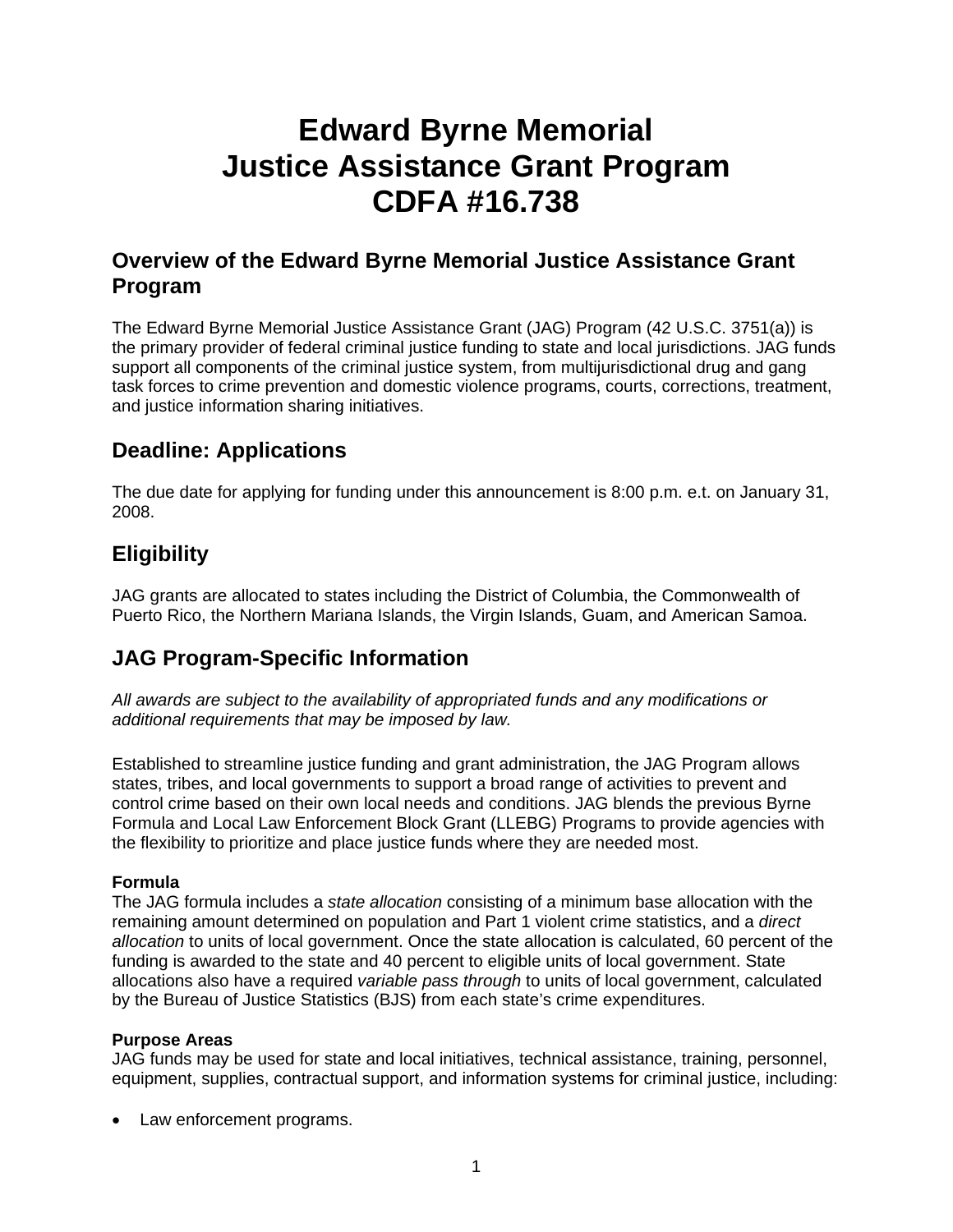- Prosecution and court programs.
- Prevention and education programs.
- Corrections and community corrections programs.
- Drug treatment and enforcement programs.
- Planning, evaluation, and technology improvement programs.
- Crime victim and witness programs (other than compensation).
- $\star$  Any law enforcement or justice initiative previously eligible for funding under Byrne or LLEBG is eligible for JAG funding.

#### **SAA Responsibilities**

In each state, the Governor or other chief executive officer designates a state agency (State Administering Agency, or SAA) to apply for and administer these funds. The SAA will be responsible for:

- Coordination between JAG funds and other state and local justice initiatives.
- Preparation and submission of the state JAG application.
- Administration of JAG funds including establishing funding priorities; distributing funds; monitoring awards; submitting reports including performance measure and program assessment data; and providing ongoing assistance to subrecipients.

#### **Administrative Funds**

An SAA may use up to 10 percent of the state award for costs associated with administering JAG funds.

#### **Governing Body Review**

The SAA must make the grant application available for review to the governing body of the state, or to an organization designated by that governing body, not fewer than 30 days before the application is submitted to the Bureau of Justice Assistance (BJA).

#### **Public Comment**

At the time of application submission, an SAA must provide an assurance that the application or any future amendment was made public and an opportunity to comment was provided to citizens and to neighborhood or community organizations to the extent the applicable law or established procedure makes such an opportunity available.

#### **Supplanting**

Federal funds must be used to supplement existing funds for program activities and cannot replace, or supplant, nonfederal funds that have been appropriated for the same purpose.

#### **Award Amount**

States including the District of Columbia, the Commonwealth of Puerto Rico, the Northern Mariana Islands, the Virgin Islands, Guam, and American Samoa are entitled to an award of 60 percent of the initial state allocation plus any funds from the 40 percent of the initial state allocation for units of local government whose allocation would be less than \$10,000. Funds from these "less than \$10,000 jurisdictions" must be distributed to state police departments that provide criminal justice services to units of local government and/or to any units of local government whose allocations would be less than \$10,000.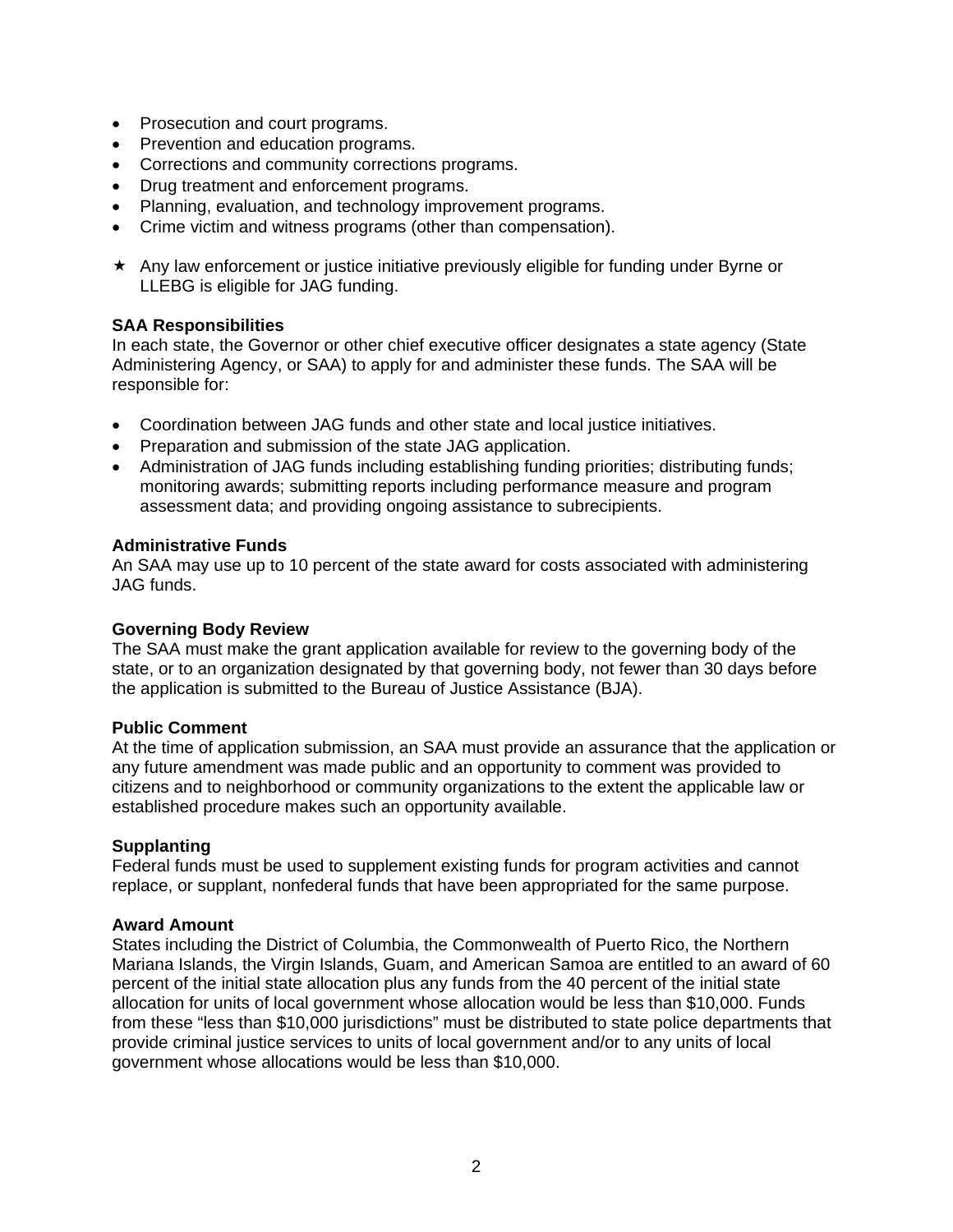### **Length of Awards**

Awards are made in the first fiscal year of the appropriation and may be expended during the following 3 years, for a total of 4 years. Extensions beyond this period may be made on a caseby-case basis at the discretion of the Director of BJA and must be requested via the Grants Management System (GMS) **no less than 30 days prior to the grant end date**.

#### **Pass Through**

JAG requires that states pass through a variable amount of funds to local units of government, such as a city, county, township, town, tribe, or community- or faith-based group. Calculated by BJS, this amount is established by assessing the total criminal justice expenditures by the state and units of local government. If an SAA believes its assessment is incorrect, the SAA may appeal the percentage by providing alternate, verifiable data to BJA.

 $\star$  If an SAA wishes to fund a project that will be administered by the state but be counted as variable pass through for JAG purposes, it may do so if the project will directly benefit a unit(s) of local government, and each local jurisdiction to benefit voluntarily signs a waiver. This waiver must certify that the local jurisdiction recognizes that the funds in question are set aside for local government use; believes that the proposed project will provide a direct local benefit; and agrees that funding the project at the state level is in the best interests of the unit of local government.

### **Trust Fund**

The SAA must establish a trust fund in which to deposit JAG funds. The trust fund may or may not be an interest bearing account.

#### **Prohibited Uses**

JAG funds cannot be used directly or indirectly for security enhancements or equipment to nongovernmental entities not engaged in criminal justice or public safety. Based on extraordinary and exigent circumstances making the use of funds essential, BJA may certify a request to use funds for:

- Vehicles (excluding police cruisers), vessels (excluding police boats), or aircraft (excluding police helicopters).
- Luxury items.
- Real estate.
- Construction projects (other than penal or correctional institutions).

# **Match Requirement**

While match is not required with the JAG Program, match is an effective strategy for states and local units of government to expand justice funds and build buy-in for local criminal justice initiatives.

## **Performance Measures**

To assist in fulfilling the Department's responsibilities under the Government Performance and Results Act (GPRA), P.L. 103-62, applicants who receive funding under this solicitation must provide data that measures the results of their work. Performance measures for this solicitation can be found at: [www.ojp.usdoj.gov/BJA/grant/JAGPerfMeasures.pdf](http://www.ojp.usdoj.gov/BJA/grant/JAGPerfMeasures.pdf).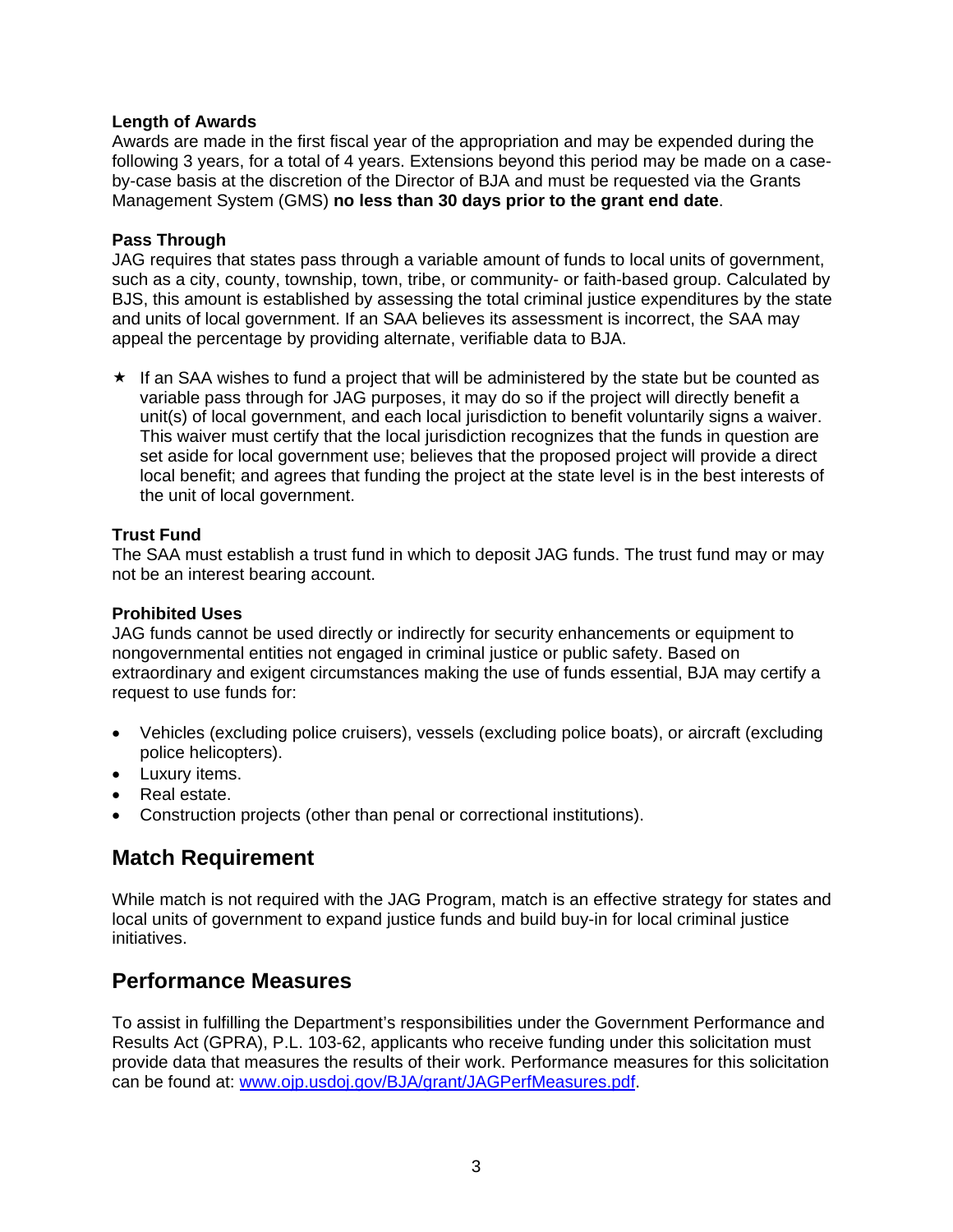# **How To Apply**

**CFDA Number:** The Catalog of Federal Domestic Assistance (CFDA) number for this solicitation is 16.738, titled "Edward Byrne Memorial Justice Assistance Grant Program."

**A DUNS number is required:** The Office of Management and Budget requires that all businesses and nonprofit applicants for federal funds include a DUNS (Data Universal Numeric System) number in their application for a new award or renewal of an award. Applications without a DUNS number are incomplete. A DUNS number is a unique nine-digit sequence recognized as the universal standard for identifying and keeping track of entities receiving federal funds. The identifier is used for tracking purposes and to validate address and point of contact information. The DUNS number will be used throughout the grant life cycle. Obtaining a DUNS number is a free, simple, one-time activity. Obtain one by calling 1–866–705–5711 or by applying online at [www.dunandbradstreet.com.](http://www.dunandbradstreet.com/) Individuals are exempt from this requirement.

**Grants Management System (GMS) Instructions:** To access the system, go to [https://grants.ojp.usdoj.gov](https://grants.ojp.usdoj.gov/). Applications submitted via GMS must be in one of the following formats: Microsoft Word (.doc), PDF file (.pdf), or text (.txt). If you experience difficulties at any point in this process, call the GMS Help Desk at 1–888–549–9901 between 7:30 a.m. and 9:00 p.m. e.t. New GMS users must create a new account before submitting an application.

**Note: GMS does not accept executable file types as application attachments**. These disallowed file types include, but are not limited to, the following extensions: ".com," ".bat," ".exe," ".vbs," ".cfg," ".dat," ".db," ".dbf," ".dll," ".ini," ".log," ".ora," ".sys," and ".zip."

### **Step 1: Signing On**

- If you already have a GMS user ID, proceed to GMS sign in. Even if your organization already has a user ID, you will not be registered for the solicitation until you have signed onto GMS and entered the appropriate solicitation. To do so, please proceed to step 2.
- If you do not have a GMS user ID, select "New User? Register Here." After you have completed all of the required information, click "Create Account" at the bottom of the page and note your user ID and password, which are case sensitive.
- All JAG applicants must include a DUNS number in their application. See note above about obtaining a DUNS number.

## **Step 2: Selecting/Registering for the Program**

- After you have logged onto the system using your user ID and password, click on "Funding" Opportunities."
- Select "Bureau of Justice Assistance" from the drop-down list, and click "Search." This will narrow the list of solicitations within the Office of Justice Programs to those in BJA.
- From the list of BJA grants, find "FY 2008 State Justice Assistance Grant Program," and click "Apply Online."
- Confirm that your organization is eligible to apply for this program by reading the text on the screen. If eligible, proceed by clicking "Continue."

## **Step 3: Completing the Overview Information**

- Select the type of application you are submitting by choosing "Application Non-Construction" in the "Type of Submission" section.
- Select "New" in the drop-down box for "Type of Application."
- If your state has a review and comment process under Executive Order 12372 ([http://policy.fws.gov/library/rgeo12372.pdf\)](http://policy.fws.gov/library/rgeo12372.pdf), then select either "Yes" and enter the date you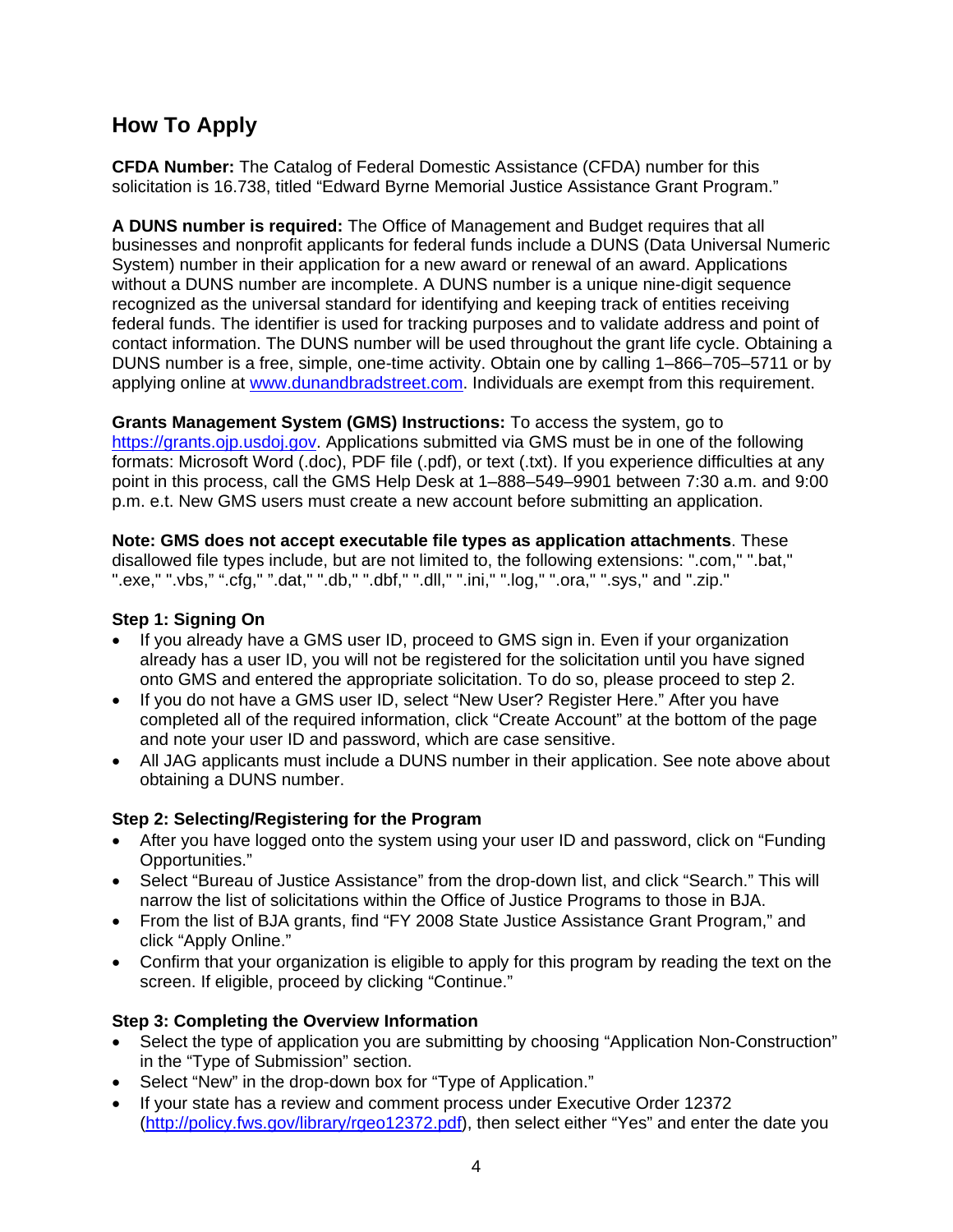made this application available under that review or "N/A" because this program has not been selected by your state for such a review. If your state does not have such a process, then select "No. Program Not Covered by E.O. 12372."

• Click "Save and Continue."

## **Step 4: Completing the Applicant Information**

- Answer "Yes" or "No" to the question about whether your organization is delinquent on any federal debt.
- The rest of this page will prepopulate based on the information you submitted during the registration process. Check this information for accuracy and relevance to your organization, and make any needed changes.
- Click "Save and Continue."

## **Step 5: Completing the Project Information**

- Provide a title that is descriptive of your project.
- List the geographic areas to be affected by the project.
- Enter a start date for the project of October 1, 2007 and an end date that is not more than 48 months later.
- Select all of the Congressional districts that are affected by this application. To select multiple districts, hold down the CTRL key while making your selections.
- Enter your state's allocation in the federal line under the "Estimated Funding" section. For a listing of state allocations, go to [www.ojp.usdoj.gov/BJA/grant/jag.html.](http://www.ojp.usdoj.gov/BJA/grant/jag.html)
- Click "Save and Continue."

## **Step 6: Uploading the Attachments**

- You will be asked to upload three attachments to the online application system. (See the Attachments section for detailed instructions.)
	- 1. Program Narrative (Attachment 1).
	- 2. Budget Narrative (Attachment 2).
	- 3. Review Narrative (Attachment 3).

Click "Attach" to upload these documents. A new window will open. To continue, click "Browse" and find the file on your computer or the network drive from which you wish to upload, then click on "Upload Your Document." A window that says "File Upload Successful" should appear. Next to the upload list, the notation should change to "Attachment OK." Repeat these steps for all three uploads.

- If you encounter any difficulties uploading your file, click on "Tips for Successful Upload." This document will explain the usual problems with uploading files and will help you through them.
- Click "Save and Continue."
- $\star$  Depending on the size of the attachment and/or your computer's Internet connection, the uploading process can take several hours. The system will shut down promptly at the deadline. Incomplete applications will not be accepted and no exceptions will be granted.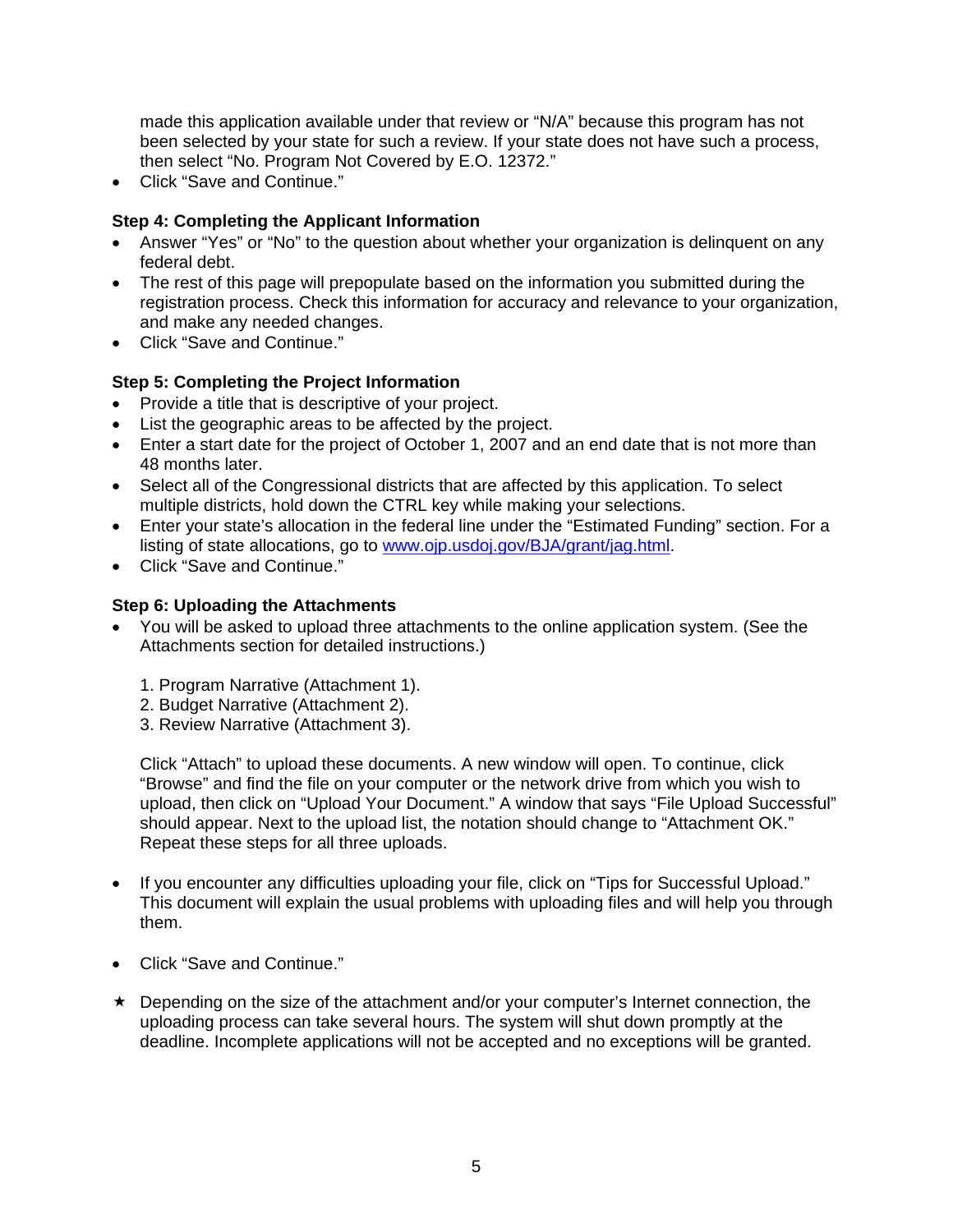### **Step 7: Completing the Assurances and Certifications**

- You will need to accept both the assurances document and the certifications document. To do this, click on "Assurances" and "Certifications Regarding Lobbying; Debarment, Suspension, and Other Responsibility Matters; and Drug-Free Workplace Requirements."
- Read both documents. At the bottom of each one, click the "Accept" button.
- After you have accepted both documents, enter the correct personal information for the person submitting the application.
- Click the box next to the text at the bottom of the page to certify that the person submitting the application is authorized to accept these assurances and certifications.
- Click "Save and Continue."

### **Step 8: Reviewing the SF-424**

- By answering the questions contained in GMS, you have completed the Standard Form 424 (SF-424) and other forms required to apply for grant funding. Take a moment to review the SF-424 to ensure that it is accurate.
- If you need to make changes to any portion of the application, simply click on that section along the left side of the screen. Be sure to click "Save and Continue" after making any changes.
- When you are sure that the information is accurate, click "Continue."

#### **Step 9: Submitting the Application**

• A list of application components will appear on the screen. It should say "Complete" before each component. If it says "Incomplete" then click on the word and it will take you back to the section that needs to be completed. An explanation of what is missing will be at the top of that screen.

# **What an Application Must Include**

#### **Standard Form 424**

#### **Program Narrative (Attachment 1)**

Applicants must submit a program narrative that generally describes the proposed program activities for the 4-year grant period. The narrative must outline the types of programs the SAA will fund with JAG, and provide a brief analysis of the need for the programs. Narratives must also identify statewide priorities and planning, and anticipated coordination efforts involving JAG and related justice funds.

#### **Budget and Budget Narrative (Attachment 2)**

Applicants must submit a budget narrative outlining how JAG funds, including administrative funds if applicable, will be used to support and implement the program.

#### **Review Narrative (Attachment 3)**

Applicants must submit information documenting that their JAG application was available for review to the governing body of the state not less than 30 days before being submitted to BJA. The attachment must specify that an opportunity to comment was provided to citizens and neighborhood or community organizations to the extent the applicable law or established procedure makes such opportunity available.